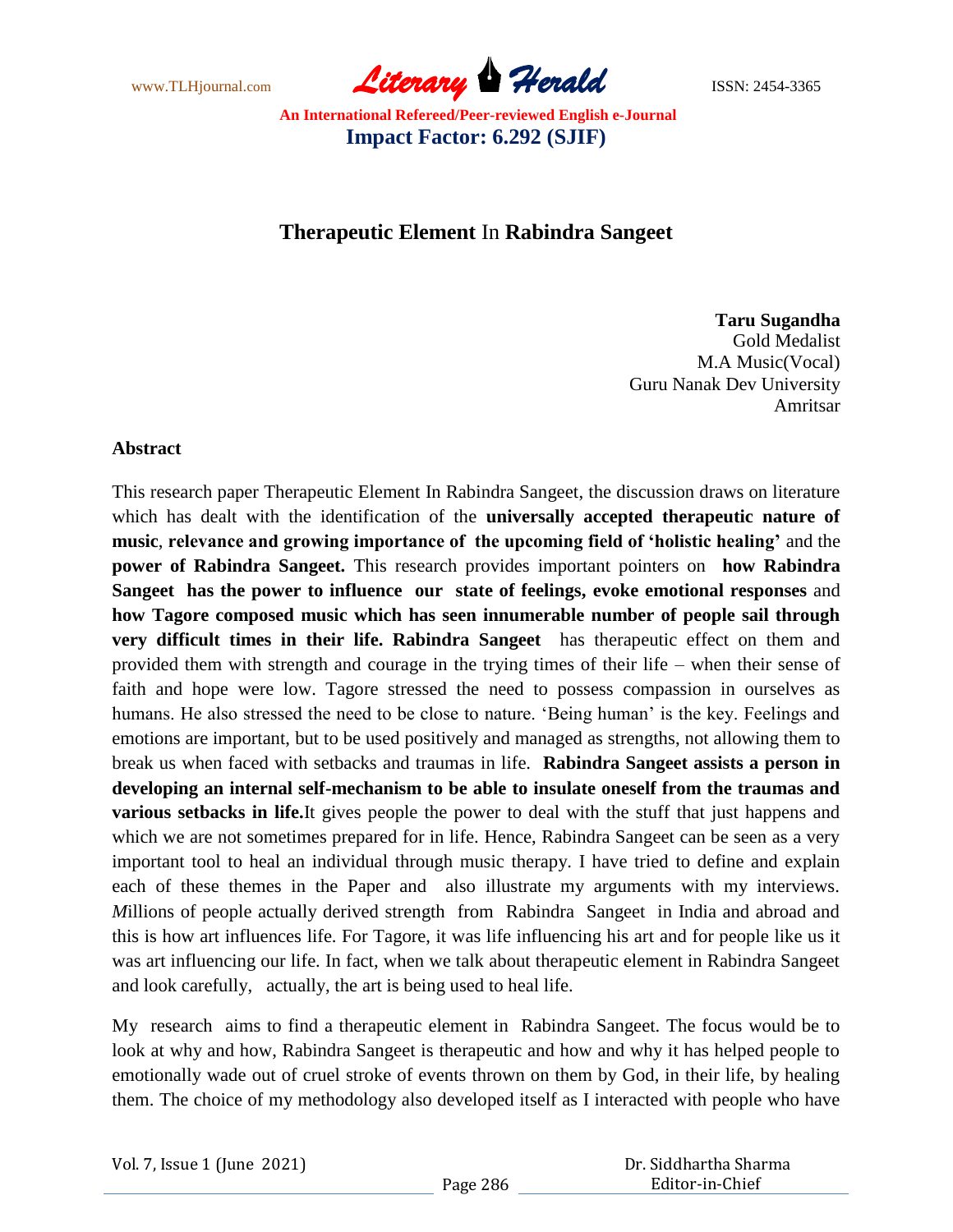www.TLHjournal.com **Literary Herald Herald** ISSN: 2454-3365

understood Tagore, Rabindra Sangeet, his philosophy and applied it to their life. The research questions have also developed in this manner. I have discussed the therapeutic element of Rabindra Sangeet in different settings. I have also discussed literature on the therapeutic qualities of Rabindra Sangeet by drawing out recent interdisciplinary scholarship combining literature from different sources.

**Keywords**: Therapeutic, Rabindra Sangeet

―Tagore had a special love for music. He structured and planned almost everything in his university around music. At Shantiniketan, music was always the centre of everything that Tagore wanted to be done. He wanted things to revolve around music. It is because of this he introduced music as a discipline. He stressed on the spiritual development of every individual and because of this he wanted the atmosphere of his university to be composed of music so that every student at the university could develop himself spiritually. "It is only when you see the world through music that you know it" – Tagore had written in 1918 (Som, 2009, p.131).

The special quality of *Rabindra sangeet is that it* has its unique evoking flavour. Celebrating Tagore through his songs is a tradition in the formal gatherings of Bengalis - whether in India, Bangladesh or amongst Bengali population abroad. A rare image of intuition and understanding can be felt in Tagore's songs. Every song seems to be participating in the moment whether when the skies darken with the monsoon clouds or when spring begins. The different songs in *"Gitabitan"* celebrate and rejoice each of these moments with utter joy. When it comes to Tagore, the mention of a ‗spiritual bliss' is a must because this is what gives his songs the place that they have attained. Tagore stressed the need to possess compassion in ourselves as humans. He also stressed the need to be close to nature. 'Being human' is the key. Feelings and emotions are important, but to be used positively and managed as strengths, not allowing them to break us when faced with setbacks and traumas in life. In simple words, Tagore expresses profound meaning, not only for people in the most exclusive drawing rooms but also for the people in market places, countryside or for someone taking a break from tiring routine of life. His songs are for everyone to take solace and comfort from. Emotions and feelings make us 'human'.

The period from 1902 to 1907 was the most traumatic phase in Tagore's life. He lost his wife Mrinalini Devi in 1902 , he lost his 2nd daughter in 1903 followed by the death of his father in 1905 and he lost his youngest son in 1907 (Tandon, 2006). Death visited him almost every year. He was shaken by all these deaths of his near and dear ones leaving his life to an empty landscape to look at but he was determined to coin a philosophy for life in the form of self-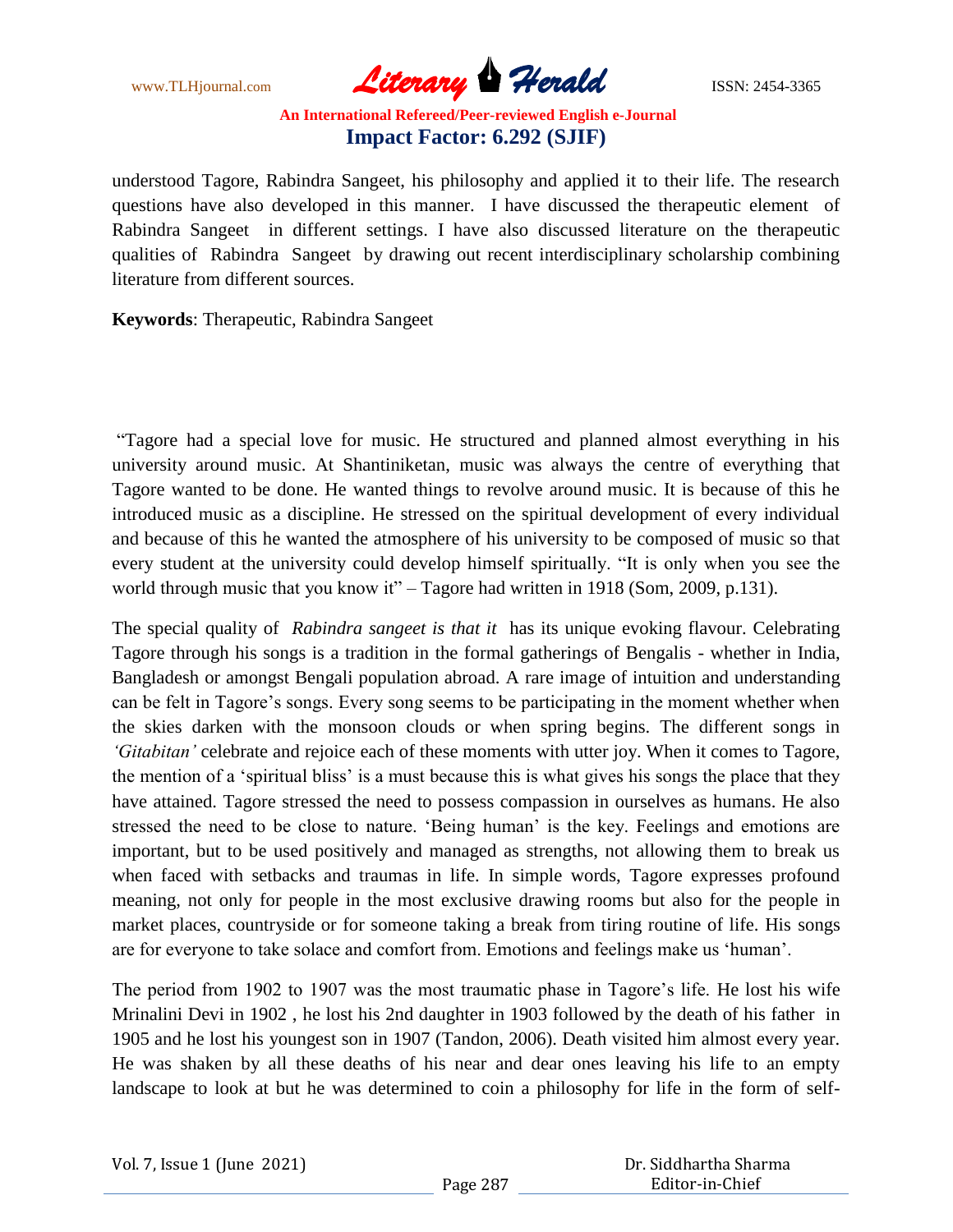www.TLHjournal.com *Literary Herald*ISSN: 2454-3365

healing through his own songs which the rest of the world could need to deal with any crisis in its life. Who knew his personal tragic experiences would make him a religion for millions of people who begged for his work to be translated into different languages .

The aim of this Research paper is to discuss the therapeutic element in Rabindra Sangeet. The purpose is to look at the reasons as to why it is therapeutic and throw a light on the elements, qualities in Tagore's music which make it therapeutic for mind and the soul. In this paper, I shall present the main findings of my interviews with people who are connected with Tagore's work, music and have themselves experienced the power of Tagore's music. The three main themes which I have traced in my interviews and which I aim to discuss here are:

### **1 Power to heal in Rabindra Sangeet making it a religion for many people**

**2 The great importance of mental and emotional well-being as the foundation of our living life** 

# **3 How Rabindra Sangeet assists a person in developing an internal self-mechanism to be able to insulate oneself from the traumas and various setbacks in life.**

It gives people the power to deal with the stuff that just happens and which we are not sometimes prepared for in life. Hence, Rabindra Sangeet can be seen as a very important tool to heal an individual through music therapy. I will define and explain each of these themes in the following sections and will also illustrate my arguments with my interviews.

### **Tagore's music as a religion to deal with setbacks in life**

Tagore's music is a religion for many people. It is a tool that helps them and assists them in being able to deal with the various setbacks in life. One of my interviewee, Prof. Debashish, a trained *Rabindra sangeet* artist at Kolkata shared with me that at one point of time, Tagore's music is all that his mother had, to be able to hold and gain strength from. My mother had to relocate to Kolkata at the time of great disturbance in the country. Terrible communal riots had surfaced at that time. My mother had rented a house in an area which was not very safe for her to stay during the riots. She was a single woman, living with two more elderly women and a child. She had her mother, her sister and her child living with her and the responsibility of their well-being and safety was on her. She was in a government job. She had to leave her job as a headmistress in East Bengal and come to Kolkata and find another job. It was a very trying time for her. She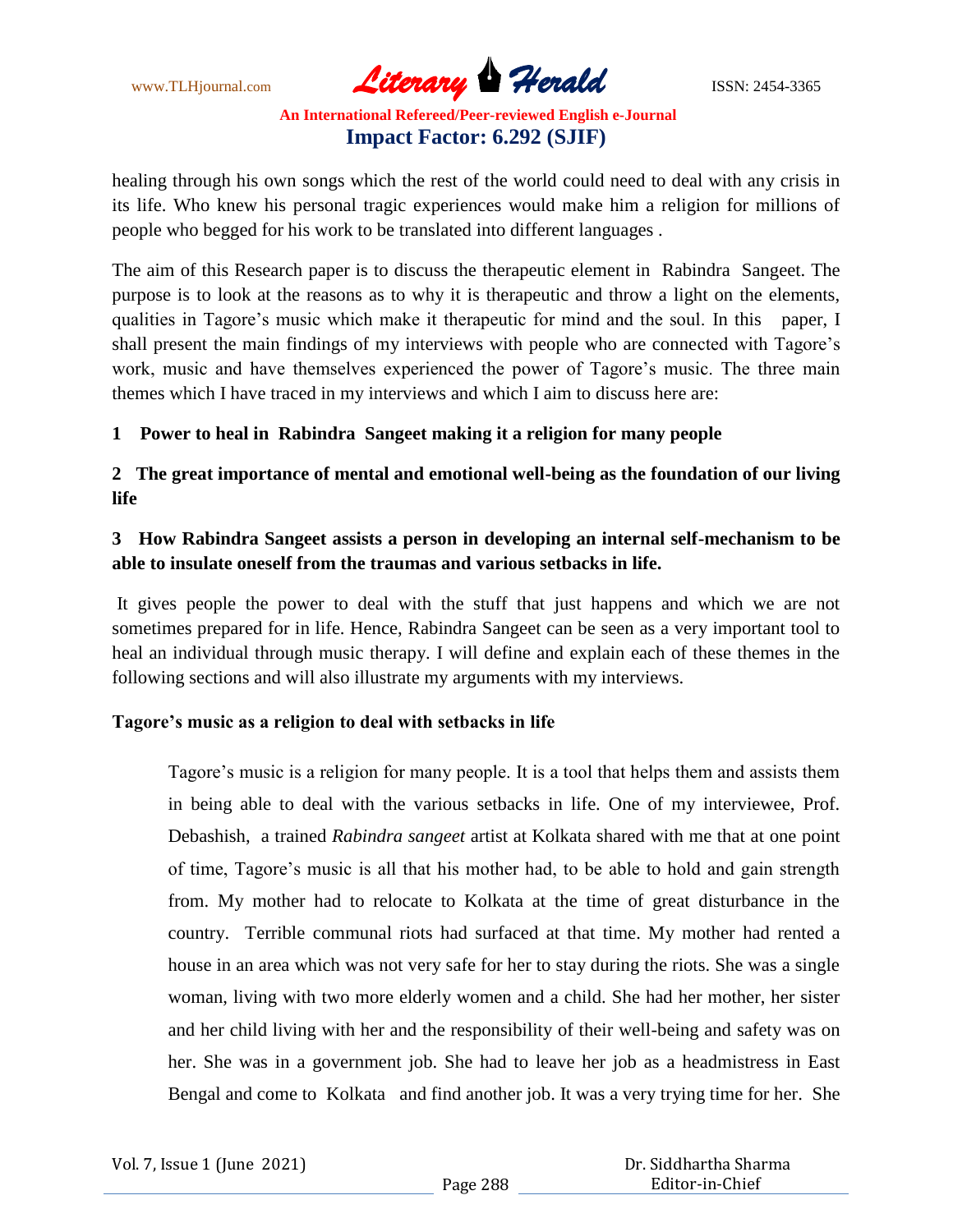www.TLHjournal.com *Literary Herald*ISSN: 2454-3365

had to cross the river on a steamer, standing on the deck of the steamer figuring out the situation and the place she was heading to. So many problems were peeping into her face at the same time and she was the sole person to solve everything but did not have the knowhow to do them all . My mother was finding it so difficult to tie so many lose threads together during this time. She was so unsure of even making a living for herself and the dependents. It was at this critical juncture she remembered the words of Tagore's songs, *Dipode More Rukho karo which* gave courage to her tired, broken soul.

Further sharing about his experiment regarding Rabindra Sangeet on his daughter, Prof Debashish exclaimed, "At one point of time when my only daughter had her board exams (UK equivalent – GCSE), she had a heartbreak. She was in an absolute emotional mess. She would not study at all. We were very nervous as a family. After all, we are a middle-class family and giving good education to the child is the only tool of growth for us. It was of utmost importance that she performed well and get good grades. My wife and myself, were very nervous about her result and murmmered what if she fails! It will be such a shame! My mother i.e my daughter's Daadi (grand mother) had topped the university and how her soul would feel when she learns that her grand-daughter had failed, we thought to ourselves. In this crucial time, I taught my daughter, the words of Tagore's song, *Dipode More Rukho Karo*. It was with this song that she began to show signs of recovery from the mess she was in. She would sing this like a prayer – morning and evening. I explained her the power of the lyrics and this made all the difference as it worked like a medicine for her. She continues to rely on this song even today when she faces any challenging situation and needs some source to draw strength from".

This is how millions of people actually derived strength from Tagore's songs and this is how art influences life. For Tagore, it was life influencing his art and for people like us it was art influencing our life. In fact, when we talk about therapeutic element in Tagore's Music and look carefully, actually, the art is being used to heal life. Somebody has produced a piece of music which is a piece of art and we are employing that piece of art to heal the real life of a person. In times of distress, what do you do? Where do you go?

| Vol. 7, Issue 1 (June 2021) |  |  |
|-----------------------------|--|--|
|-----------------------------|--|--|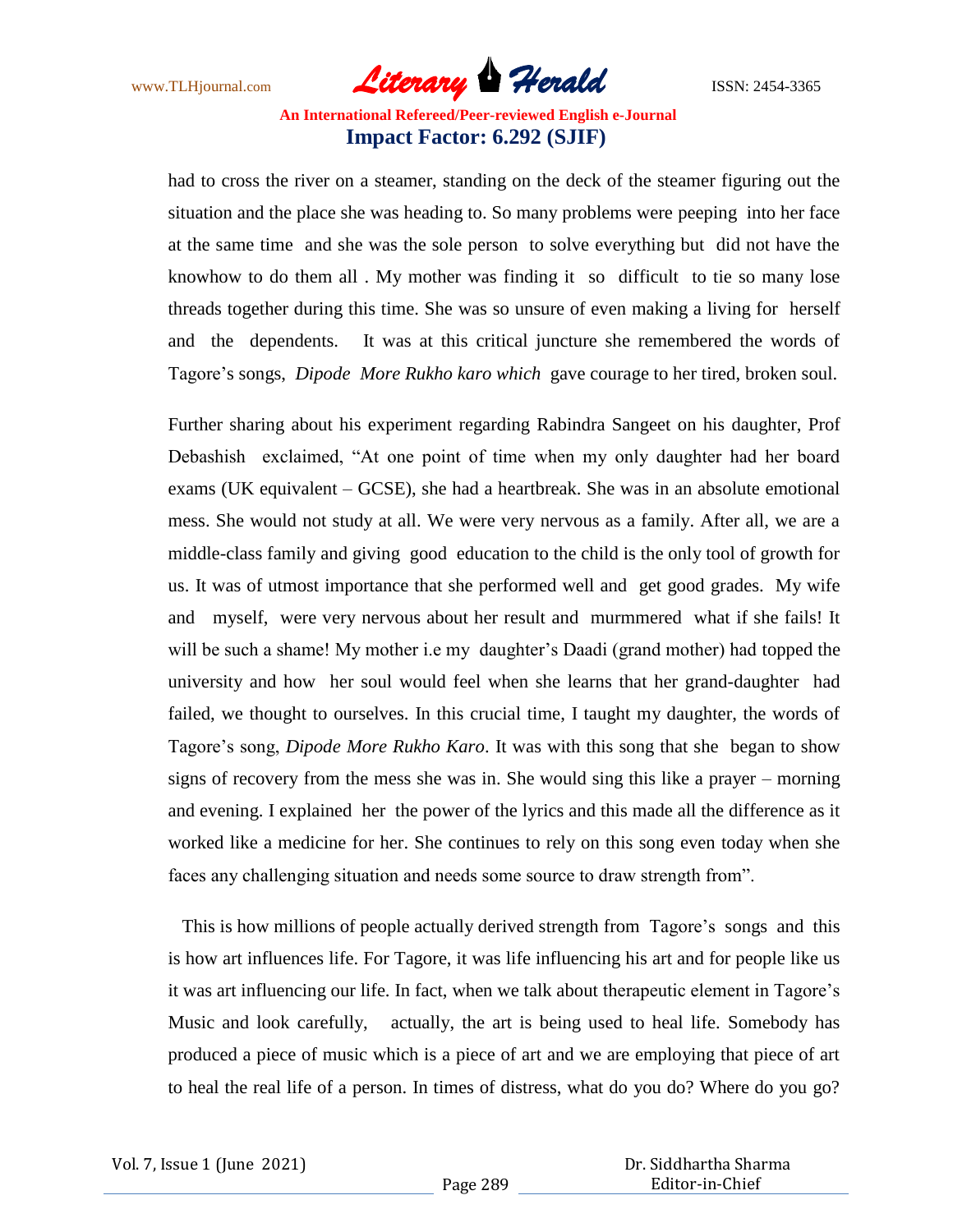www.TLHjournal.com **Literary Herald Herald** ISSN: 2454-3365

You try and look for relief from a place where you can draw strength from and for people like my mother, it was all about drawing strength from Tagore's songs. In fact to this specific song, *Dipode more rukho karo*, when Tagore was on his death bed and he asked someone to recite the words of the song and that lady fumbled after a few lines, he said, "never forget the lyrics of this song because these are like mantras",— Tagore himself had said that. See how he could distance himself from his work as if it is by someone else and at the same time he could do the self-healing through his own songs. He understood the entire process of the mind, first to encounter a difficult time and then what are the natural reactions that we would have after that encounter. Either, we remain inert and go through a phase of depression and choose to let ourselves be destroyed or we fight back . This process happens on two levels, mental and physical. This kind of development of pain is addressed by Tagore in his songs. The power to fight back physically and psychologically can be found in Tagore's music. He had gone through this challenging process again and again. Tagore pronounced it with so much of affirmation that people may forget everything else that I wrote in my life, but the Bengalis will always have to remember my songs time and again. He had also said that his songs were for the Bengalis and the paintings for the West. He was way ahead in his modernity.

"The strong reason my mother wanted me to learn Bengali was to get me introduced to Tagore and his songs. This was because of her own personal experiences of being able to draw strength from his songs during very difficult times in life" (Prof. Debashish).

#You try and look for relief from a place where you can draw strength from and for people like my mother, it was all about drawing strength from Tagore's songs. In fact to this specific song, *Dipode more rukho karo*, when Tagore was on his death bed and he asked someone to recite the words of the song and that lady fumbled after a few lines, he said never forget the lyrics of this song because these are like mantras— Tagore himself had said. See how he could distance himself from his work as if it is by someone else and this is how he found self-healing through his own songs. He understood the entire process of the mind, first to encounter a difficult time and then what are the natural reactions that we would have after that encounter. Either, we would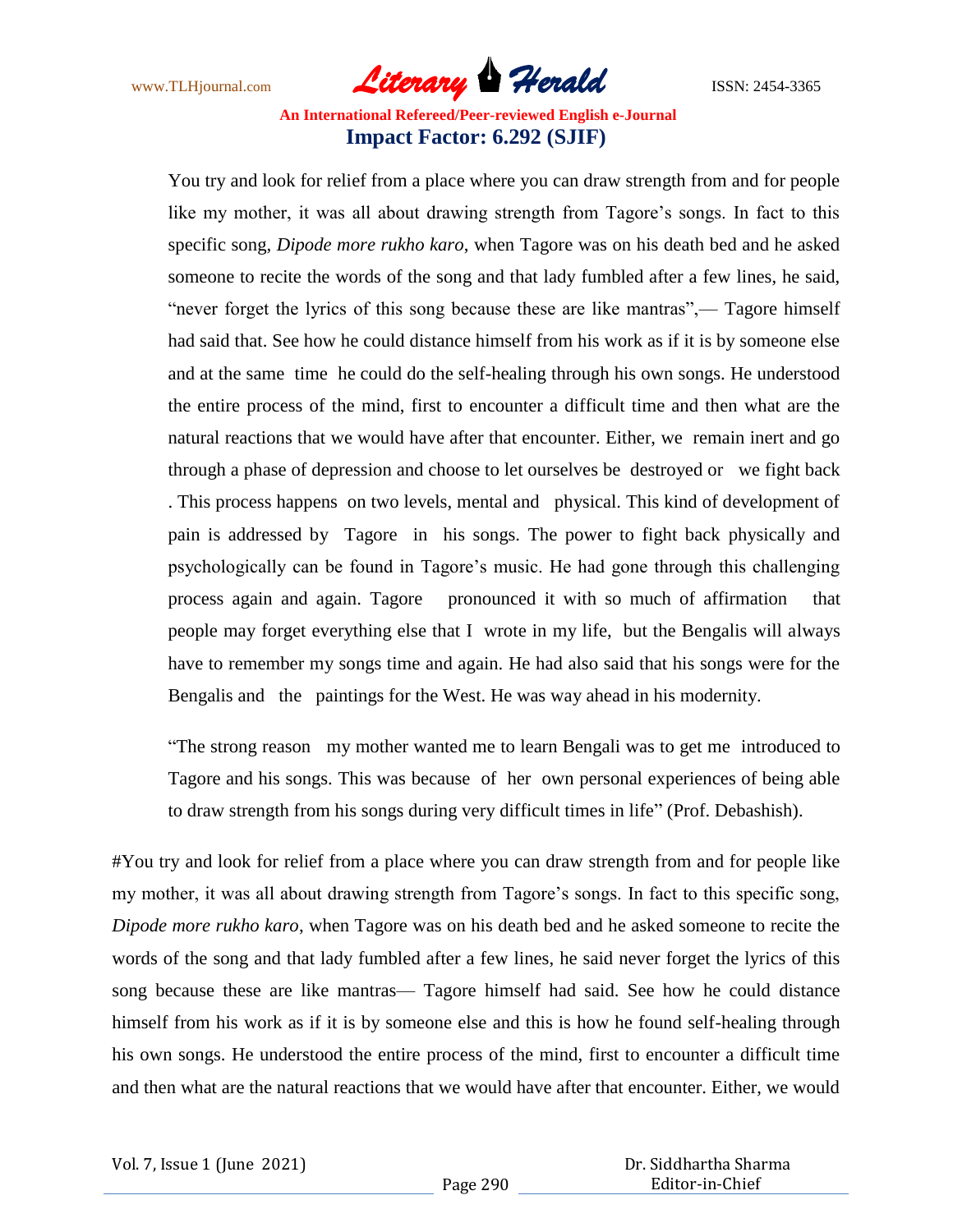www.TLHjournal.com *Literary Herald*ISSN: 2454-3365

try to destroy ourselves, we could go through a phase of depression or we have to fight back and this can happen in two ways, either physically or mentally. So this part is addressed by Tagore and his songs. The power to fight back mentally and psychologically can be found in Tagore's music. He had gone through this process again and again. He had said that even if they forget everything that I have written in my life, the Bengalis will have to remember my songs again and again. He had also said that his songs are for the Bengalis and the paintings are for the West. He was way ahead in his modernity.

The only reason why my mother wanted me to learn Bengali was so that I could be introduced to Tagore and his songs. This was because of her own personal experiences of being able to draw strength from his songs during very difficult times in life. (Prof. Debashish)#

*"Rudra yatte dakshinam mukham, ten mam pahi nithyam,"* – Tagore believed in the philosophy of the Vedas. He specifically believed in this shloka--- 'o the terrible one' referring to the times when one is in a problem and in a lot of danger and one thinks that God is showing his terrible, wrathful face to him. And the person is desperately praying to God to show him the merciful kind face to him which is positive. He is begging for mercy to be shown to him and save him from all the dangers of this world. May God always remain in a pleasant mood with him! It is this kind of philosophy which Tagore has weaved into his music.

Tagore's philosophy evolved from the terrible shocks life gave him. The feelings he expressed after his son Shomi passed away: "The night after Shomi passed away, I was travelling by the train. I could see that the world was flooded with moonlight. There was not a loss of sign anywhere. I could realise that nothing else is lost. Everything is there and so will be my life and the work I need to do."

Prof Debashish further asserted that every occasion in their home begins with a song by Tagore. Gitabitan is like our *Gita* (holy book of hindus).We sing Tagore's song, *Antara mamo bikashita karo, antaratara he.* At the start of every occasion in their family, this song is sung like a prayer. Even when we perform, this is a song that we sing at the start

|  |  |  |  | Vol. 7, Issue 1 (June 2021) |
|--|--|--|--|-----------------------------|
|--|--|--|--|-----------------------------|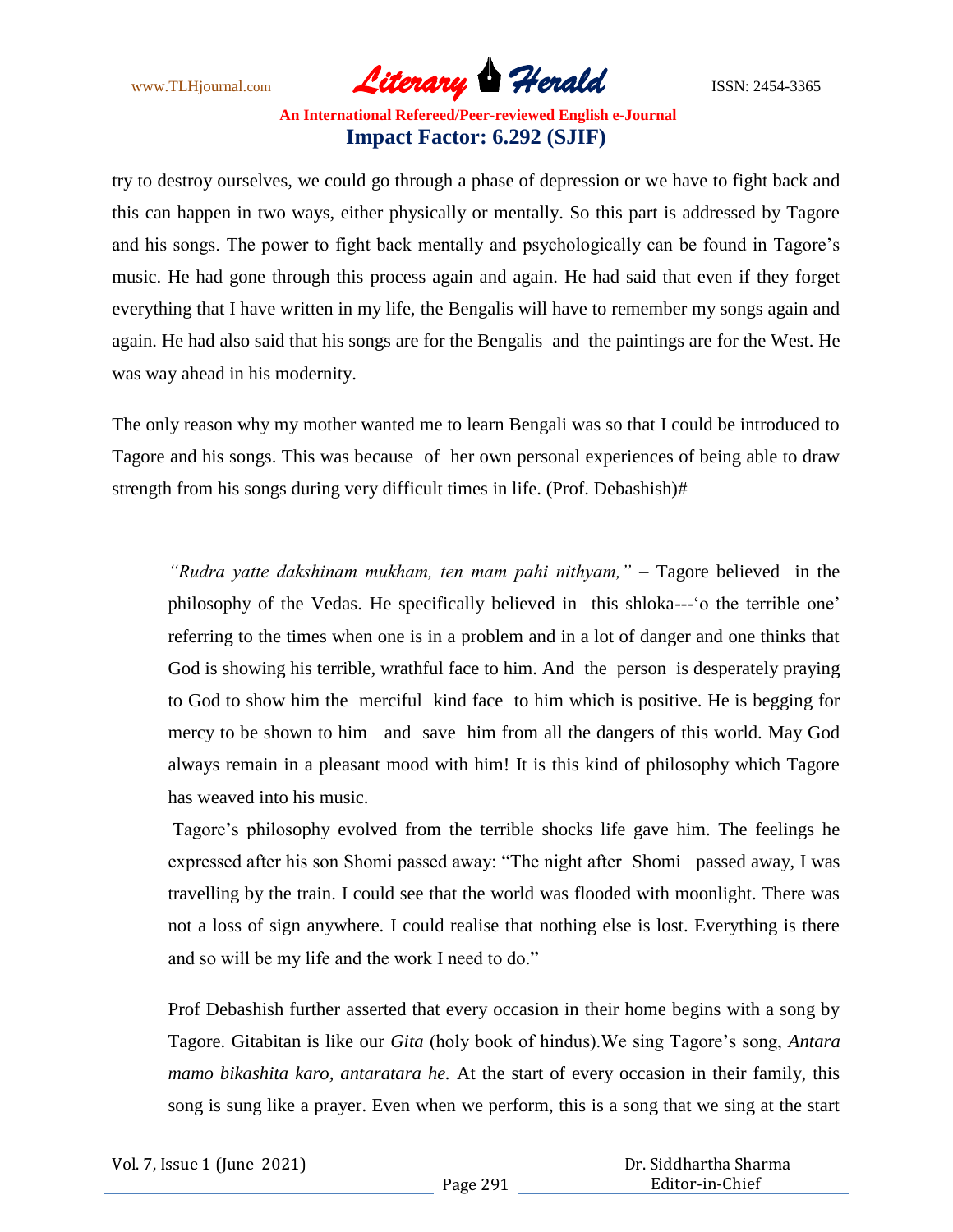www.TLHjournal.com *Literary Herald*ISSN: 2454-3365

of every concert. Without any formal training in music, Tagore was one of the best composers in the world. His philosophy made him unique and very special in his work. (Prof. Debashish).

Some of the songs of Tagore, contain therapeutic element in abundance to the extent e.g : *Ami jokhon cheelem ondho, Aaro aaghaat shoinemaar, Antara mamo bikashita karo, Bipade more rokkha karo which is beyond description.* Tagore used these songs to heal himself. They were his tool for self-healing. He healed himself through his own words and music.

### *Bipade More Rokkha Karo*

*Bipade more rokkha karo e nohe mor praartharna - Bipade aami naa jeno kori bhoy. Dukhyotaape byathito chite naai baa dile santanaa, Dukhyey jeno karite paari joy. Sahaay mor naa jodi jute nijer bol naa jeno tute - Songsaarete ghotile khoti, labhile shudhu bonchona, Nijer mone naa jeno maani khoy. Aamaare tumi koribe traan e nahe mor praarthana - Tarite paari shakati jeno roy. Aamaar bhaar laaghab kori naai baa dile santana, Bahite paari emni jeno hoy. Namrashire sukher dine tomaari mukh loibo chine - Dukher raate nikhil dharaa je din kore bonchona Tomaare jeno na kori songshoy.* English Translation of the above song

Save me from all odds is not my prayer That may I have the courage to face any event You need not embalm the sad heart That may I win over sadness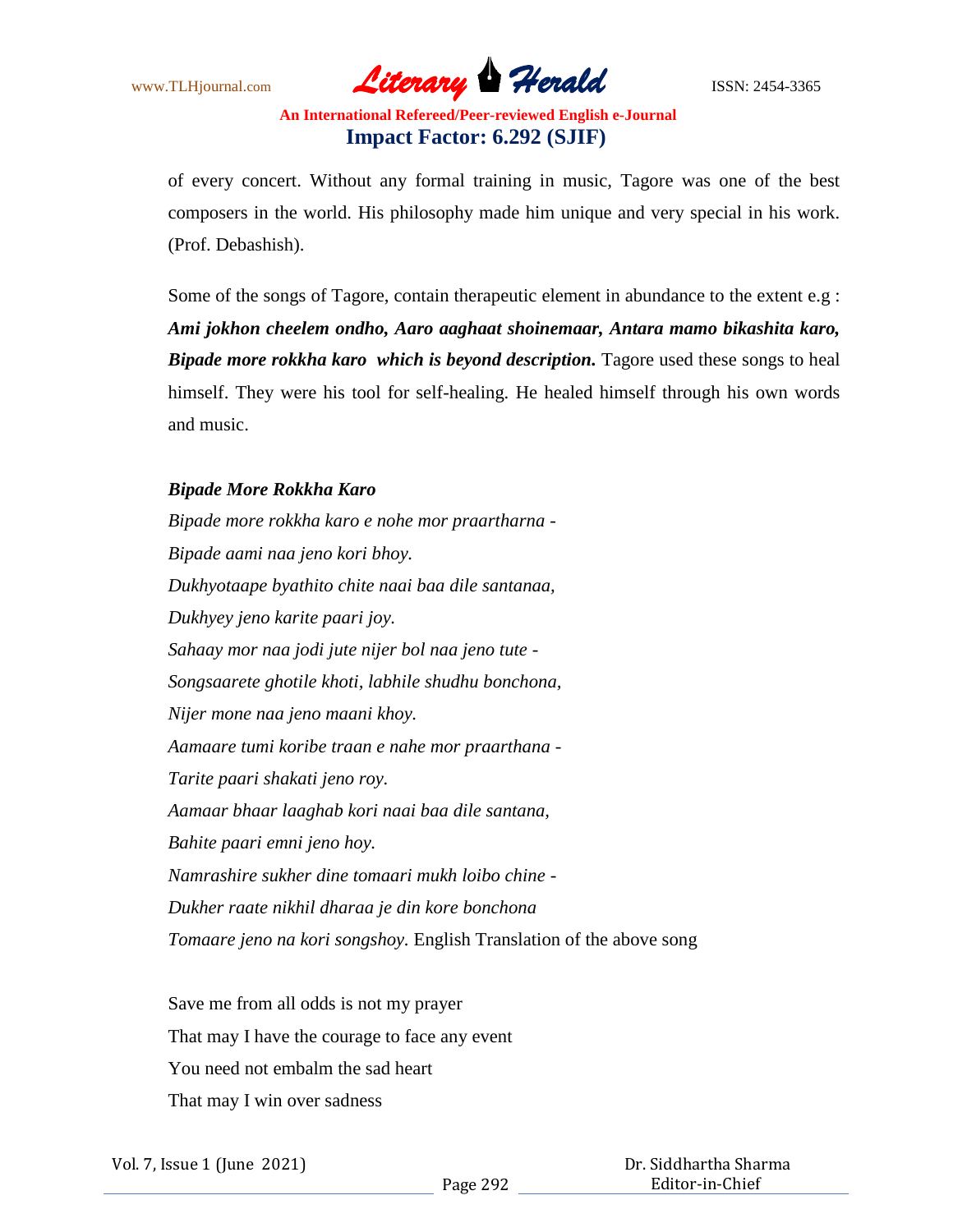

If aid is not in hand may my inner strength never break In case of damage with the things around, subjected to humiliation May I never take it as deficit. You shall relieve me that is not my prayer May I hold strength to relieve others. You need not shed my burden and shower your empathy May I always be capable of. On the happy days my offerings to you submissively On the suffering nights when the world is against May I not lose faith on you. (*All about Rabindrasangeet, 2008)*

#### *Antara mamo bikashita karo*

Antar mamo bikoshito karo antartaro he - Nirmal karo. Ujjal karo, sundar karo he. Jaagrata karo, udyato karo, nibhay karo he. Mangal karo, niralas nihsanshay karo he. Jukto karo he sabar sange, jukto karo he bandha. Sanchar karo sakol karme shaanto tomar chando. Charonpodde mamo chita nispandito karo he. Nandito karo, nandito karo, nandito karo he.

### English Translation

Help me thrive and upgrade my core, O my innermost one –

Cleanse, brighten, and make it adorable one.

Awaken, prepare, and make me audacious.

Bless, energise, and make me unambiguous.

Unite me with all others, break all closures. Inflict your mellow rhythm in all endeavours.

Affix my mind on your lotus feet, if you please.

Bliss, Bliss, make my life a Bliss.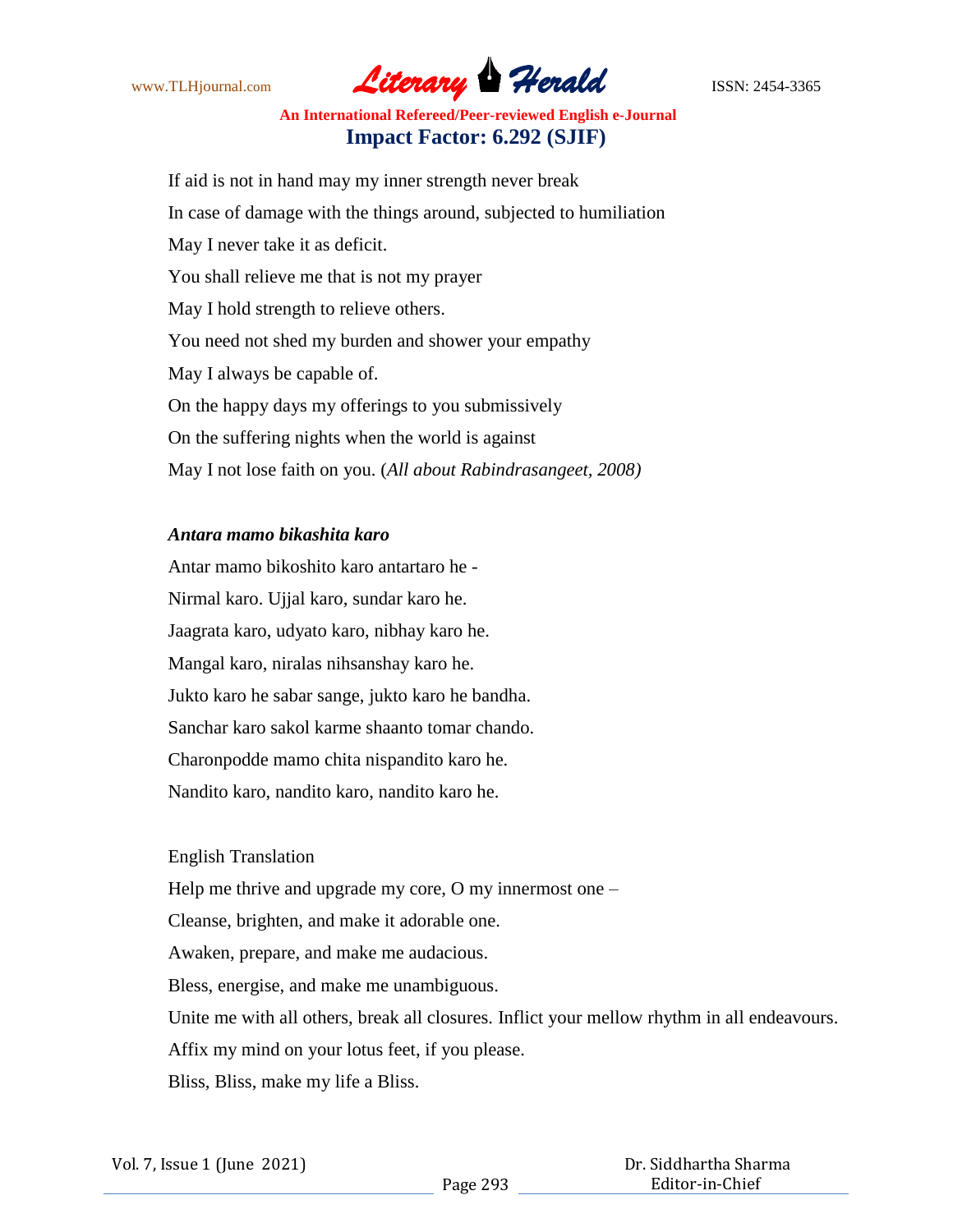www.TLHjournal.com **Literary Herald Herald** ISSN: 2454-3365

In this song, Tagore expresses dual prayer to attain a spiritual bliss and also to have the power to stay connected with the realities in the public domain.

#### *Aaro aaghaat shoinemaar*

Aaro aaghat shoibe aamar,shoibe aamaro. Aaro kothin sure jibon tare jhonkaro. Je raag jagao aamar praane baaje ni ta chorom taane, Nithur murchonay se gaane murti soncharo. Laage na go kebol jeno komol koruna, Mridu surer khelay e praan byartho koro na. Jwole uthuk shokol huthash ,gorji uthuk shokol baataash, Jagiye diye shokol aakash purnota bistaro.

English translation

I will endure more blows, I will endure them, endure them.............................................................I will endure more blows. (The Dust and the Sunlight, 2011)

### *Ami jokhon cheelem ondho*

Aami jakhon chhilem andho

Sukher khelaay bela gachhe paai ni to aanando. Khelagharer deyaal gnethe kheyal niye chhilem mete, Bhit bhenge jei ele ghore ghuchlo aamar bandho. Sukher khela aar roche na peyechhi anando. Bhishan aamar, rudro aamar, nidra gelo khudro aamar - Ugro byathaay nutan kore bnaadhle aamar chhando.

|  |  |  |  | Vol. 7, Issue 1 (June 2021) |
|--|--|--|--|-----------------------------|
|--|--|--|--|-----------------------------|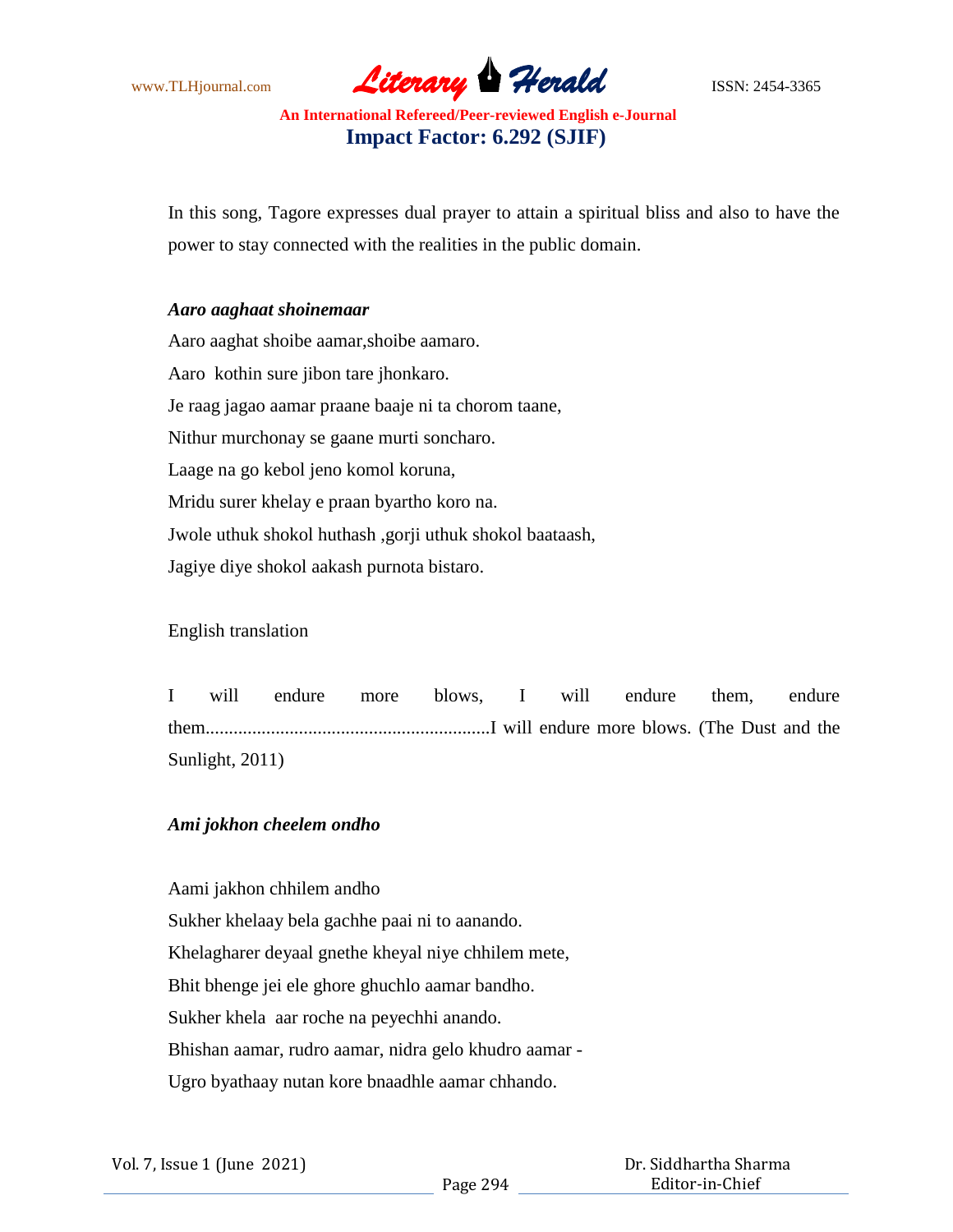www.TLHjournal.com *Literary Herald*ISSN: 2454-3365

Je din tumi ognibeshe sob kichu mor nile ese Se din aami purno holem ghuchlo aamar dondo. Dukkho sukher paare tomaay peyechhi anando.

English translation I kept myself busy with amusement, When you emerge through the foundation, My barrier tumbles down. The searching game fails to satisfy anymore, Now content I am. O my vicious, my vigorous, You take away my sleep, Re-establish my rhythm with pain. Complete I am with vanished conflicts When you arrived in flaming robes To forfeit all that I had. Content I am to have your company For all my emotions.

### **Developing an internal self-mechanism to cope with setbacks**

Setbacks will always come in life because the only constant thing in life is change and change at every stage can sometimes be stressful or rewarding at times. Being able to deal with everything around ourselves and maintain balance is the key. Developing an internal mechanism to deal with everything and still continue to behave in the right manner, acceptable to the society, is the key to survival in this world.

To establish my research methodically I conducted the interviews of almost 12 persons have been connected to Tagore for a long time, in different ways. Either they are themselves artists

| Vol. 7, Issue 1 (June 2021) |  |  |
|-----------------------------|--|--|
|-----------------------------|--|--|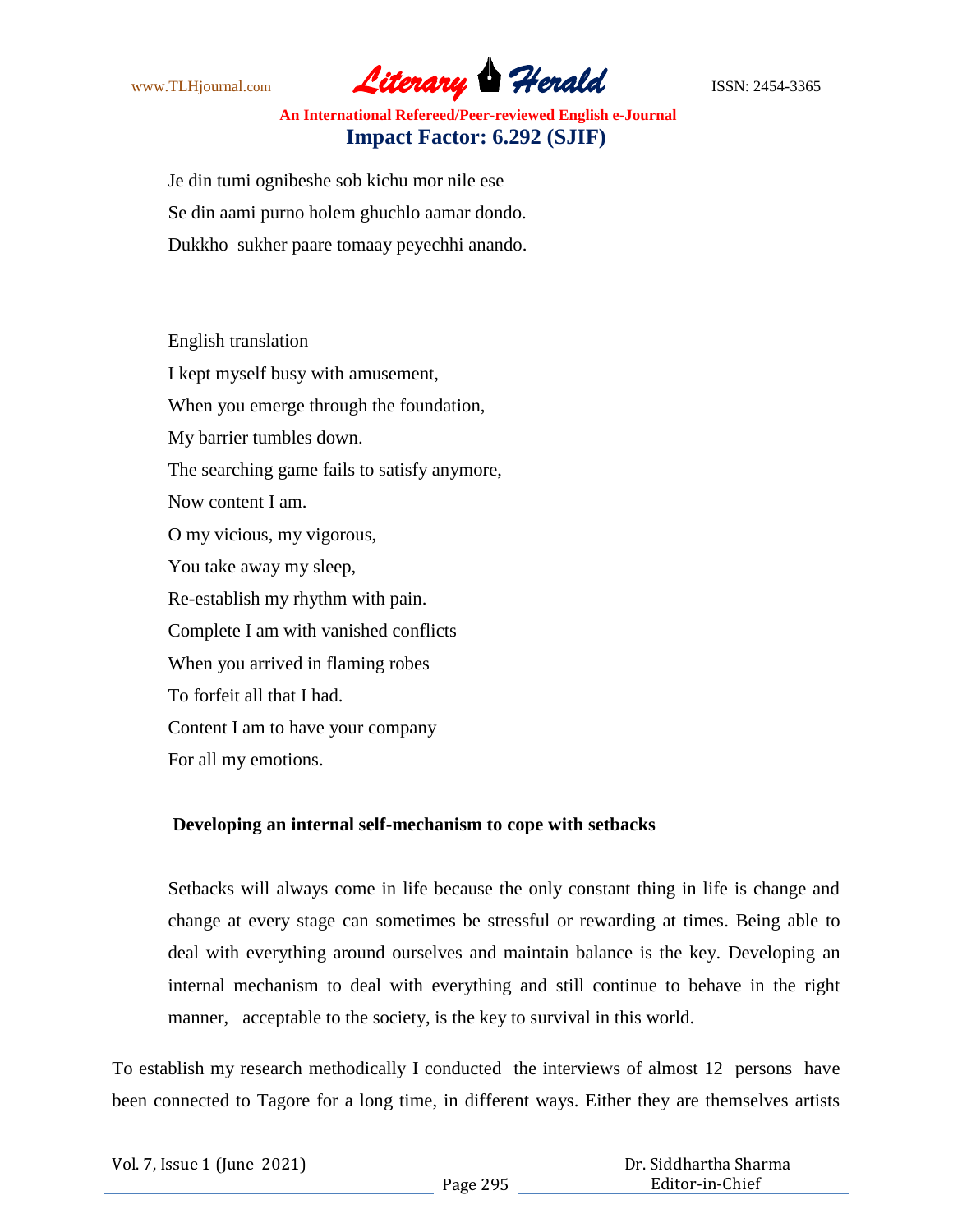www.TLHjournal.com *Literary Herald*ISSN: 2454-3365

performing *Rabindra Sangeet,* have studied Tagore or have been connected to Tagore and his music through generations in their families.

Speaking to Mr. Aniruddh Singha, who is a music therapist based at Kolkata, has been a true revelation into how Rabindra Sangeet is actually used to bring back rhythm and joy to the lives of people who have lost it all in them due to the circumstances, surroundings and the situations inflicted upon them. He practises Music Therapy at the Antara School of Psychiatry at Kolkata.

He explained, "we focus on music and dance therapy as both are complimentary to each other. In particular, we carry out these two forms of therapy with Tagore's music. We have patients from every kind of socio-economic strata. one day while I was sitting down I found myself going through the symptoms which were found in a mentally challenged person, and surprisingly realised that I had all those symptoms in myself. The only difference between the two was that I could evolve an internal mechanism to be able to come out of that stage of depression and take care of myself whereas the other one ended up being taken to the asylum. These people who go below the rock bottom limit are the ones that their families are forced to take the step of sending them away."

The importance of that internal mechanism plays a very vital role. People who are sensitive, suffer the most. Mr. Aniruddh Singha also shared that once he had invited a Professor of Economics, who also happened to be his close friend, to deliver a lecture at the hospital. In his lecture he explained that our society was full of distortions and anybody who could not put up with the distortions was considered abnormal and further added if one is too honest and too sincere, it is difficult to survive in this world.

―The reason why we are using Tagore's music as a tool for music and dance therapy in particular, is because firstly, I have read a considerable amount of Tagore's work since childhood and have also performed Tagore's songs regularly. Secondly, Tagore has dealt with the mind, not only the human mind but everything around him, environment and himself. Thirdly, Tagore taught us to be compassionate towards everyone," ----said Mr. Singha.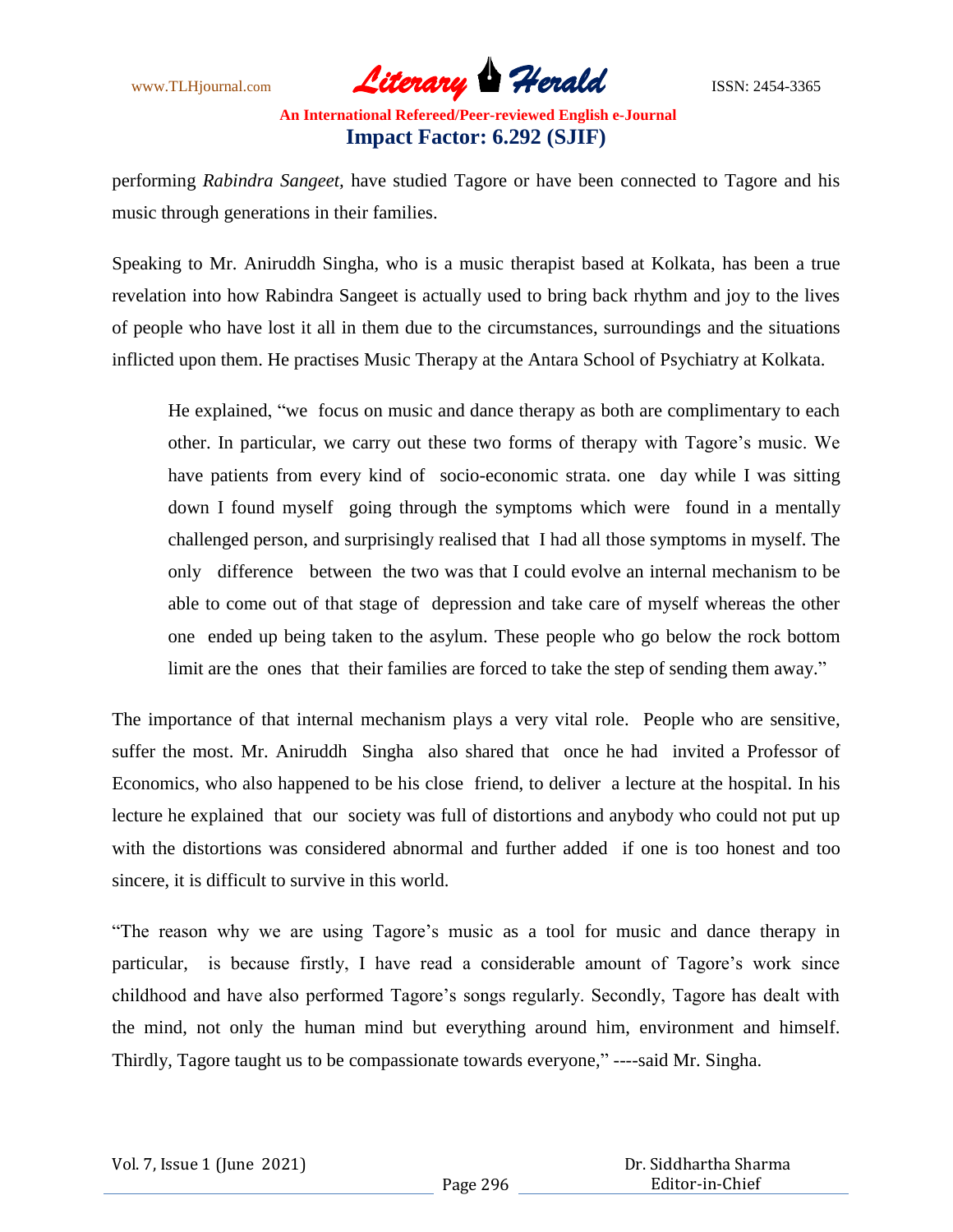www.TLHjournal.com **Literary Herald Herald** ISSN: 2454-3365

Inspite of the difficult times and harsh treatment meted out by life to him, Tagore healed himself through his own works. And because of the power of his music and songs due to which Tagore's self-healing took place, led the world use his songs to heal itself. "Our heart beats at regular intervals. This is a natural process. There is a rhythm involved in the same. There needs to be harmony between the inner and the outer rhythms for us to feel well. Certain norms have been set by the society. Any person who does not conform to these norms set by the society or whose behaviour is causing disturbance to the society, is considered abnormal and is taken to the asylum. The simplest solution suggested by Gurudev Tagore, if we could stay close to nature , the better it is for all of us. This is what Tagore laid stress upon. We all are looking for solutions so that this world could become a better place to live and the propensity to get ill was reduced" (Aniruddh).

The beautiful three sisters that I interviewed shared with me how their personal experiences introduced them to Tagore and made sure that they listened to Tagore's music everyday and gain strength from that.

―I was a little child when I was introduced to Tagore's music by my mother. I find Tagore's music the most wonderful gift as it was with Tagore's music that I could give myself the strength that I needed at some very important crucial turning points of my life" (Dr. Deepika).

―Everything about Tagore's music is so special and so unique. It is impossible to ignore the beauty and the richness of the lyrics in *Rabindra sangeet,* which are the soul of the songs that have been created by Tagore. His whole philosophy is embodied in those songs" (Prof.Sushma).

―The way he dealt with the deaths of so many loved ones in his life is simply astonishing. The way Tagore kept himself consolidated as a man is extremely unbelievable and this requires huge amount of courage and strength. No wonder, the songs that he used to heal themselves with his deep and profound philosophy now heal millions of people in this

|  |  |  |  | Vol. 7, Issue 1 (June 2021) |
|--|--|--|--|-----------------------------|
|--|--|--|--|-----------------------------|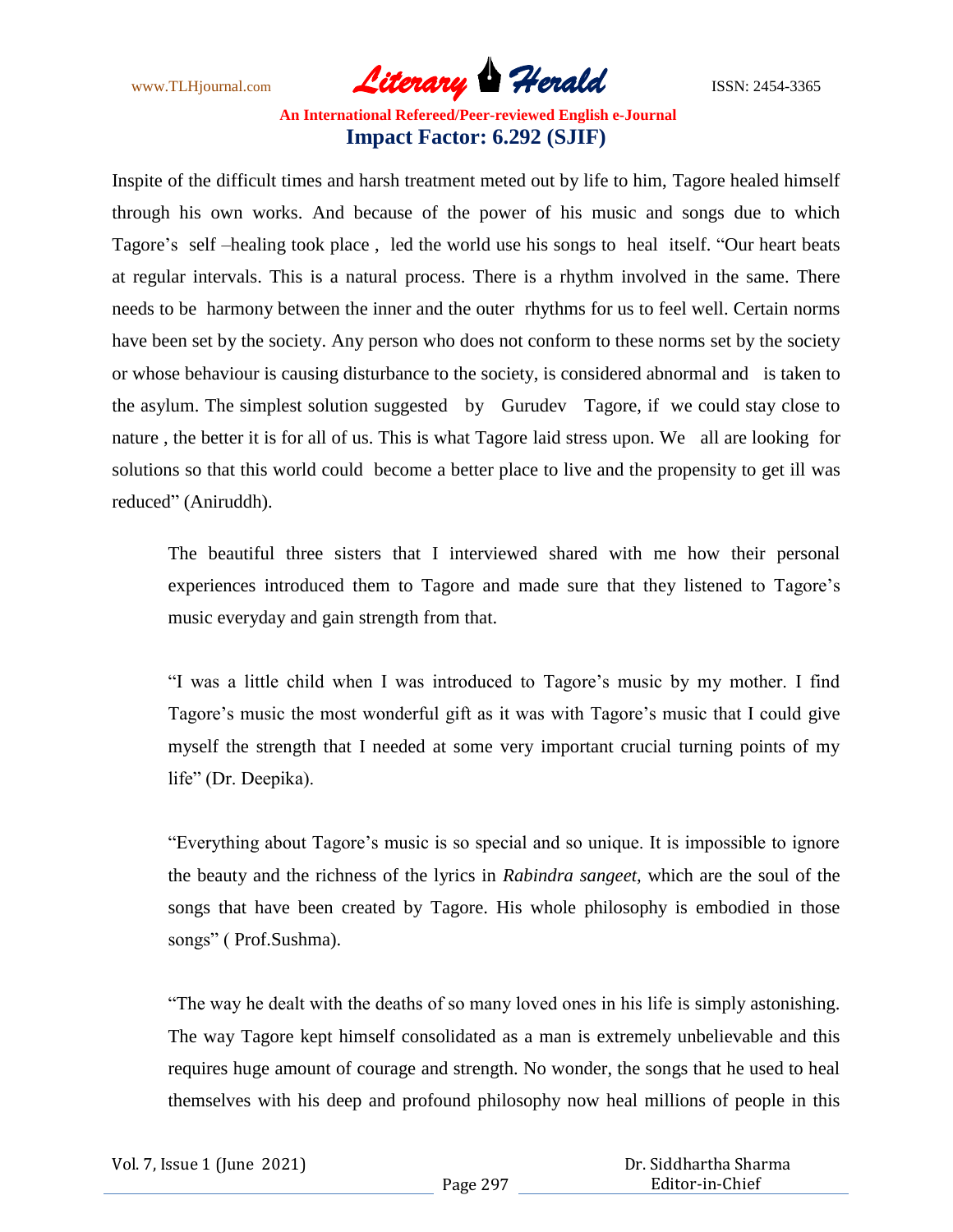www.TLHjournal.com *Literary Herald*ISSN: 2454-3365

world. I, too am included in those people because I have felt the great enormous healing power in his songs" (Pratima).

"I lost my husband sometime ago. We were both very fond of Tagore's songs. We would listen to the songs of Tagore almost every day because we know how powerful they have been in their meaning and made me feel relaxed. Now, I felt the compulsion of listening to the songs of Tagore to heal myself. *Rabindra sangeet* gives me the strength to cope and come to terms with the loss. Tagore's music created a very peaceful environment for everyone. His songs were structured as Sthai, Antra, Sanchari and Abhog. The songs are like the four petals of a flower. It is very difficult to separate the lyrics and the tune from each other. His tunes link us with the force which is the centre of the universe. Tagore's music is meant for peace and this is what Indian music stands for" (Dr. Gopa Dutta).

―While working for a music therapy organisation at Kolkata, one of my colleagues was performing music therapy. She was doing the therapy for a child with autism. The child had been crying for a very long time. He just would not stop inspite of her trying hard for quite some time. But the moment, she started singing one of Tagore's songs, the child stopped crying. This was an experience that really made us wonder about the power in Tagore's music and his songs, the melody and the rhythm which was embedded in the songs" (Avijeet).

―Tagore produced such a huge collection of wonderful work that every other composer of his time came under that shadow of his huge collection of work. Nothing else could be as noticed as his work for the nation. He is a rare gem" (Dr. Kundu).

―When I married my Indian husband, I was new to the music of Tagore but now I absolutely love the sound of music. It feels very comfortable and it is so soothing to the ear. It actually has become an antidote for any stress that I may face in life." (Sylwia Dey)

| Vol. 7, Issue 1 (June 2021) |  |  |
|-----------------------------|--|--|
|-----------------------------|--|--|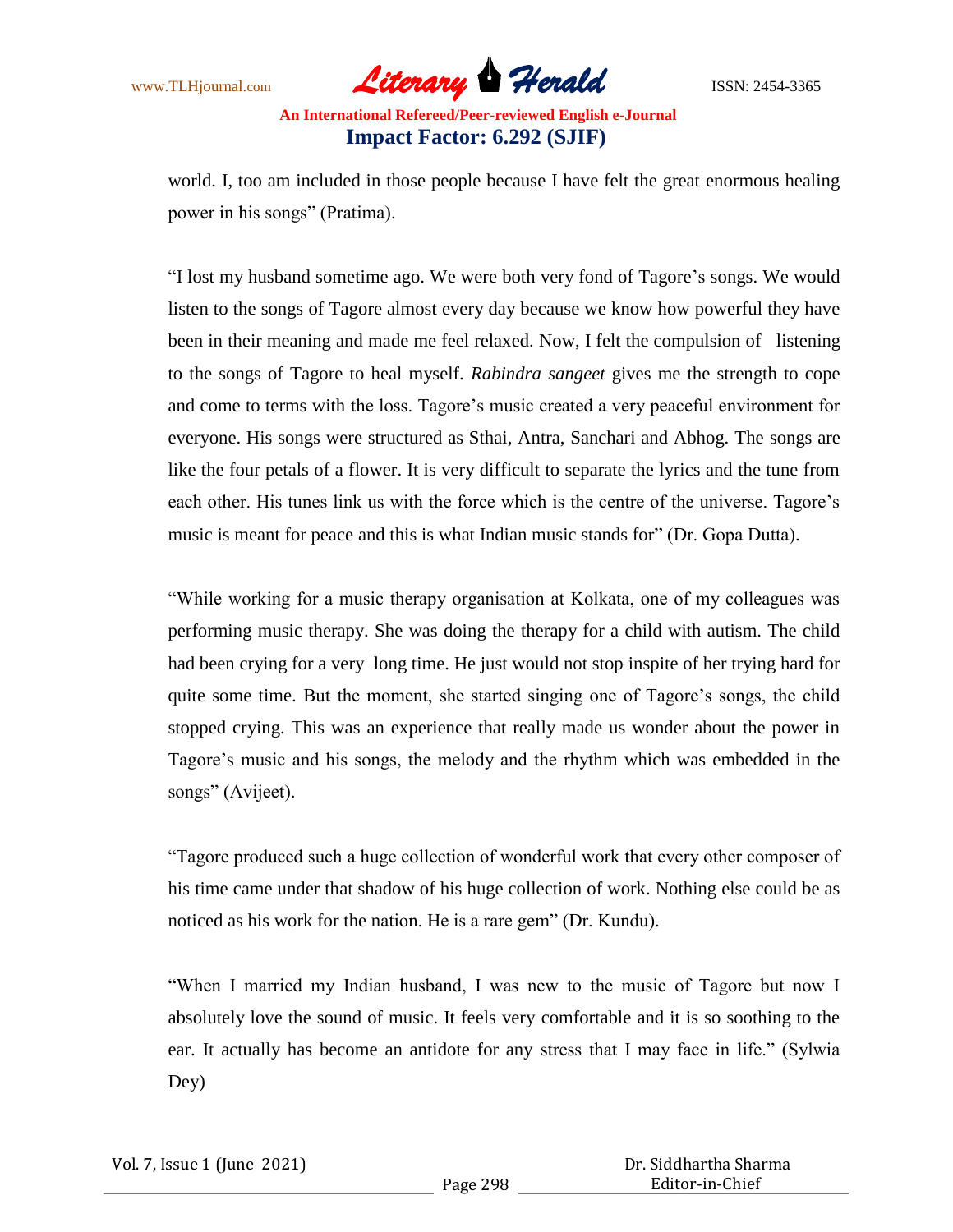www.TLHjournal.com *Literary Herald*ISSN: 2454-3365

―I was born and brought up at Kolkata. Ever since I was a child, we would listen to a lot of music of Tagore. Today, I am retired with grandchildren in London. I still find myself so dependent on Tagore's music to be able to feel comfortable and healed inside." (Dr. Rina Ball)

―My husband was a *Rabindra sangeet* singer at Kolkata. I sometimes find myself listening to Tagore's music all the time. After my husband passed away, Tagore's songs were the only thing that I had to be able to heal myself and release the pain from my body." (Sunanda Mukherjee)

"Medical treatment obviously becomes the only possible option left in the case of major depression but in the case of managing and handling minor depression and preventing the ill effects of stress on the body, music therapy is a very helpful form of healing. Music therapy soothes, stimulates and relaxes the senses. I am myself working on researching the effects of art therapy and it is the power that music and art forms have the power to stimulate the senses that completes the process of healing" (Dr. Debashish).

As Chopra mentions in one of his lectures on Tagore, "how do biological organisms operate with simultaneity, the human body for example, has a hundred trillion cells, which is more than all the stars in the milky way galaxy. Every cell is performing a hundred thousand activities every second. And every cell instantly knows and correlates its activity with every other cell. How does a human body think , play a piano, kill germs, remove toxins, make a baby, all at the same time. And while a biological organism can do that, it tracts the movement of the stars and the planets because your biological rhythms are the symphony of the whole universe. Biology responds to everything that is happening in the whole universe instantly. So there is some deep music, some deep symphony in the music and all of us dance to it even though we can't name the tune and in fact when you are not dancing to it, you get sick. There is something that is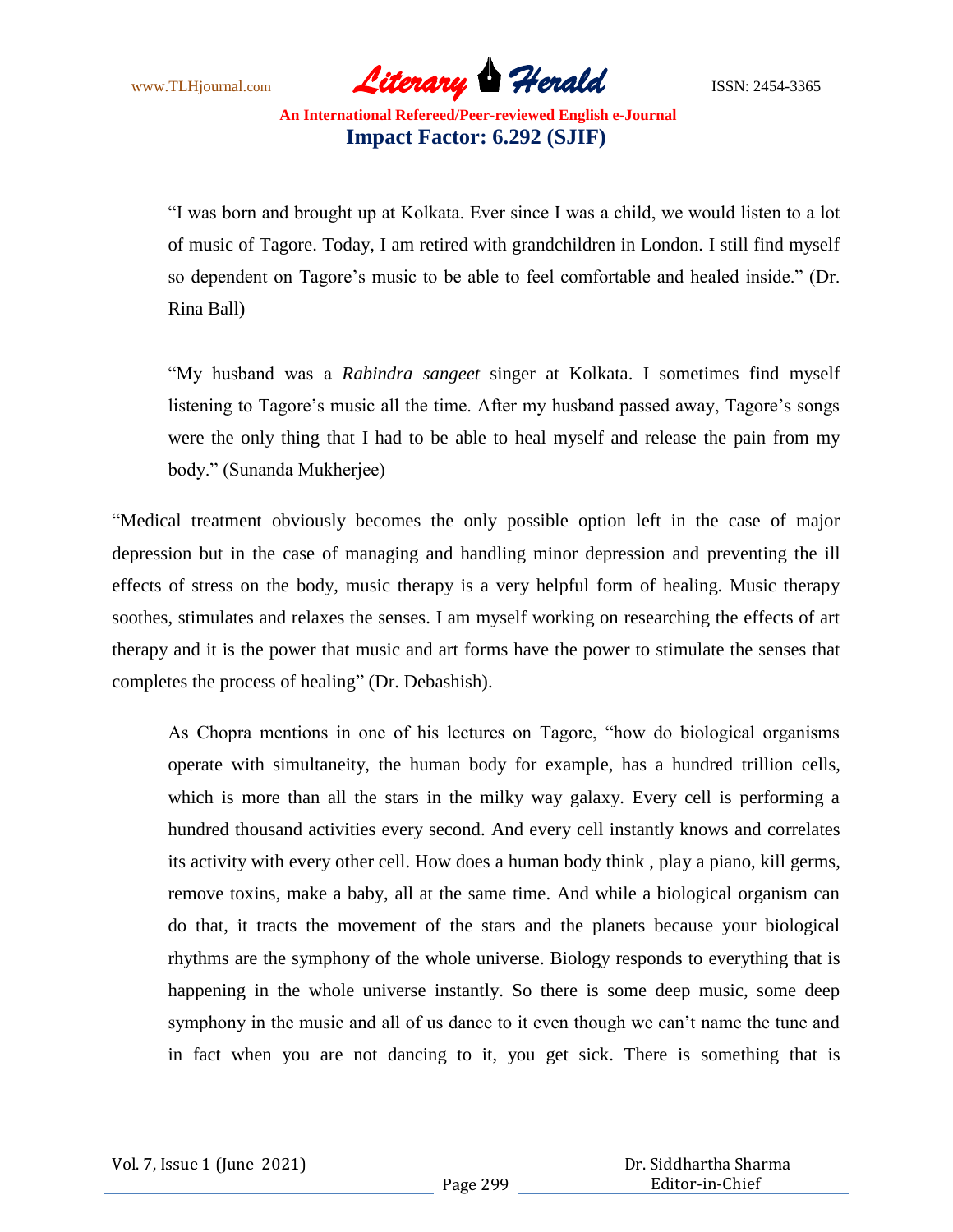www.TLHjournal.com *Literary Herald*ISSN: 2454-3365

transcendent, you might say trans-impirical about this reality." (Dr.Deepak Chopra, 2011)

Chopra mentions how the activities inside the brain can be tracked and seen through different inventions in science. "Today I could go inside your brain. We have technology today. You can take a carbon atom, you can radio label it. You can put it in a sugar molecule, you can label it, inject it and then I can look inside your brain as you were imagining the sunset. When I look inside the brain, I don't see sunsets. What I see is electricity and some chemicals that we see which are known as neuro-transmitters. But you are not experiencing electricity, you are experiencing a sunset. Now of course there is a correlation between the electricity in the brain and the experience that you have but what came first? (Chopra, 2011)

Tagore was a person who did not like formal schooling. He did not like so in any subject and his work is a very good example of the free flow of creativity in everything that he touched and created. Some of Tagore's achievements and contributions can be listed as below:

- He was a creator of more than 2200 art songs. He was a leading tenor singer in his early days. He was an original composer of dance style. He liberated the dance styles from the traditional Indian classical influence. Since, Tagore did not like following too many rules so even when it came to dance, he focussed on the expression of emotions and the beauty of the movements of the human body. He ignored the rules which he thought were unnecessary.
- He was the author of poems and other writings for children. He identified very easily with the psychology of the children. He was also a great writer on the educational methods for children for learning with enjoyment.
- He was known as the father of the Indian short stories. Tagore was the one who gave a new direction to the Bengali novels.
- Tagore was a prolific correspondent. His published letters are over ten thousand in Bengali. In the English language, they are more than one thousand.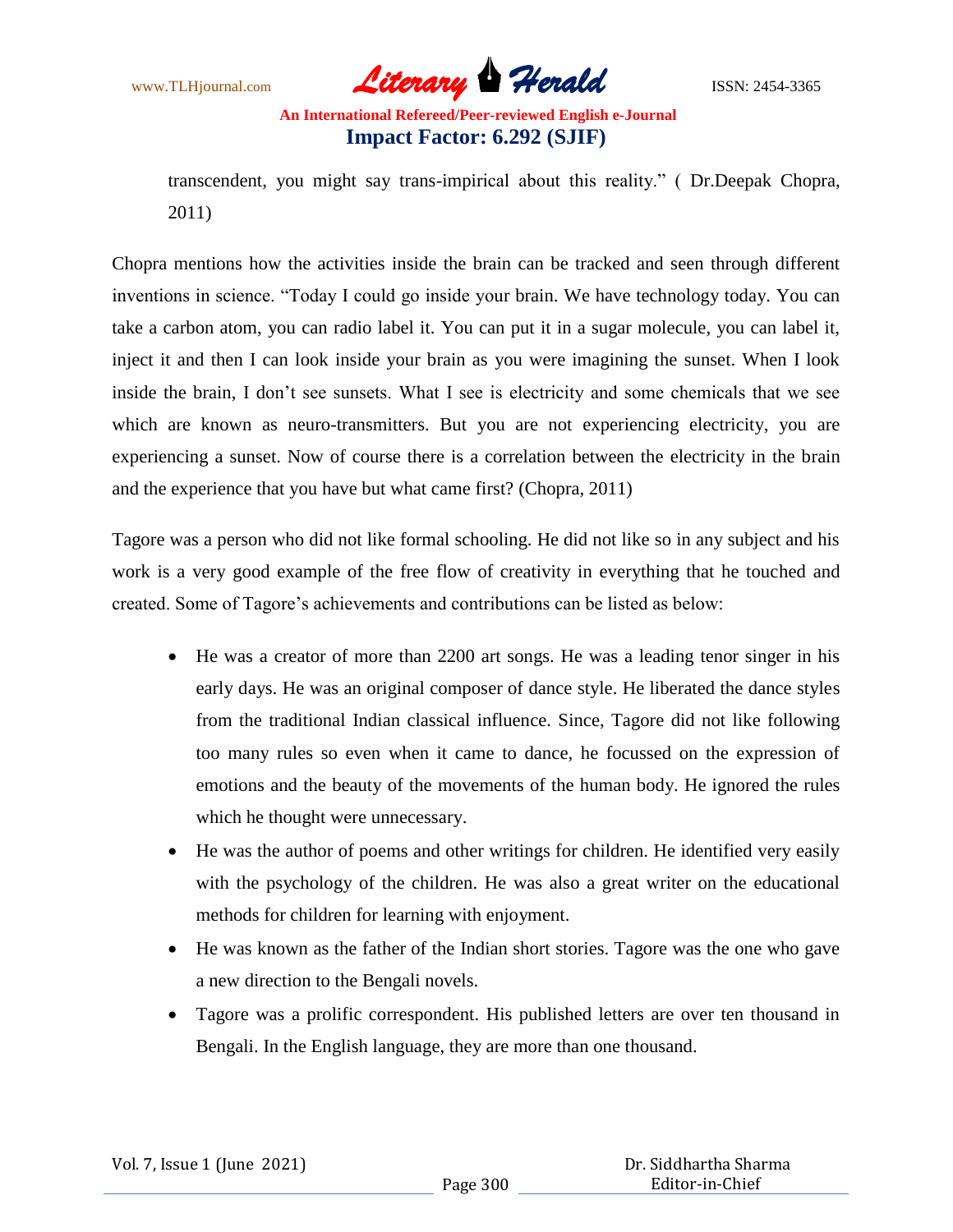www.TLHjournal.com *Literary Herald*ISSN: 2454-3365

- According to Yeats, Tagore was a prose writer of 'great beauty'. He had his own thoughts on almost every subject. There was no aspect of life that he had left untouched. He had his own very original reflections on nature, society, life and morality.
- He was a very deep and original literary critic.
- Above all, something that makes Tagore's works so therapeutic is the fact that he had an astonishing capability to cope up with the death of his near and dear ones. Death struck him again and again, especially between the period of 1902 to 1907. Instead of falling apart, he surprisingly remained ever creative through these agonies and refused to give in to his personal grief. He, in fact, sought the meaning of death and one's duty at a time when he lost his beloved ones. He showed a great sense of spiritual order and continuity in the universe. Death seemed as a punctuation in the eternal flow of life. He developed a philosophy through his work that pain brings people closer to the 'divine', like 'pain bringing a child closer to his caressing mother. Tagore's philosophy of life was very unusual and different from everyone or everything else.

"Believe it or not, also a homeopathic doctor who treated villagers for hours while land-lording his family estates, leaving unfinished writings of Tagore's poems, novels, etc. to which he would return and pick up the threads as if in a continuity" (Rahman, 2011, p.103).

Here, I have presented an overview of the upcoming field of holistic healing and how because of this, music therapy has been gaining more and more importance. It has been attracting attention and has thus encouraged more and more reasons to research and study this topic. I also presented some important pointers on how sounds heal and soothe a person. The fact that there has been a transition from focussing only on the physical well-being to emotional and mental well-being is a crucial point here. I also discussed the growing importance and recognition of the need for an internal mechanism to combat life's setbacks and situations. I focussed on presenting selected examples of music therapy being used for healing as in the example of the tie-up between Nordoff Robbins and Bournemouth Symphony Orchestra. Another theme which emerged out of

| Vol. 7, Issue 1 (June 2021) |  |  |
|-----------------------------|--|--|
|-----------------------------|--|--|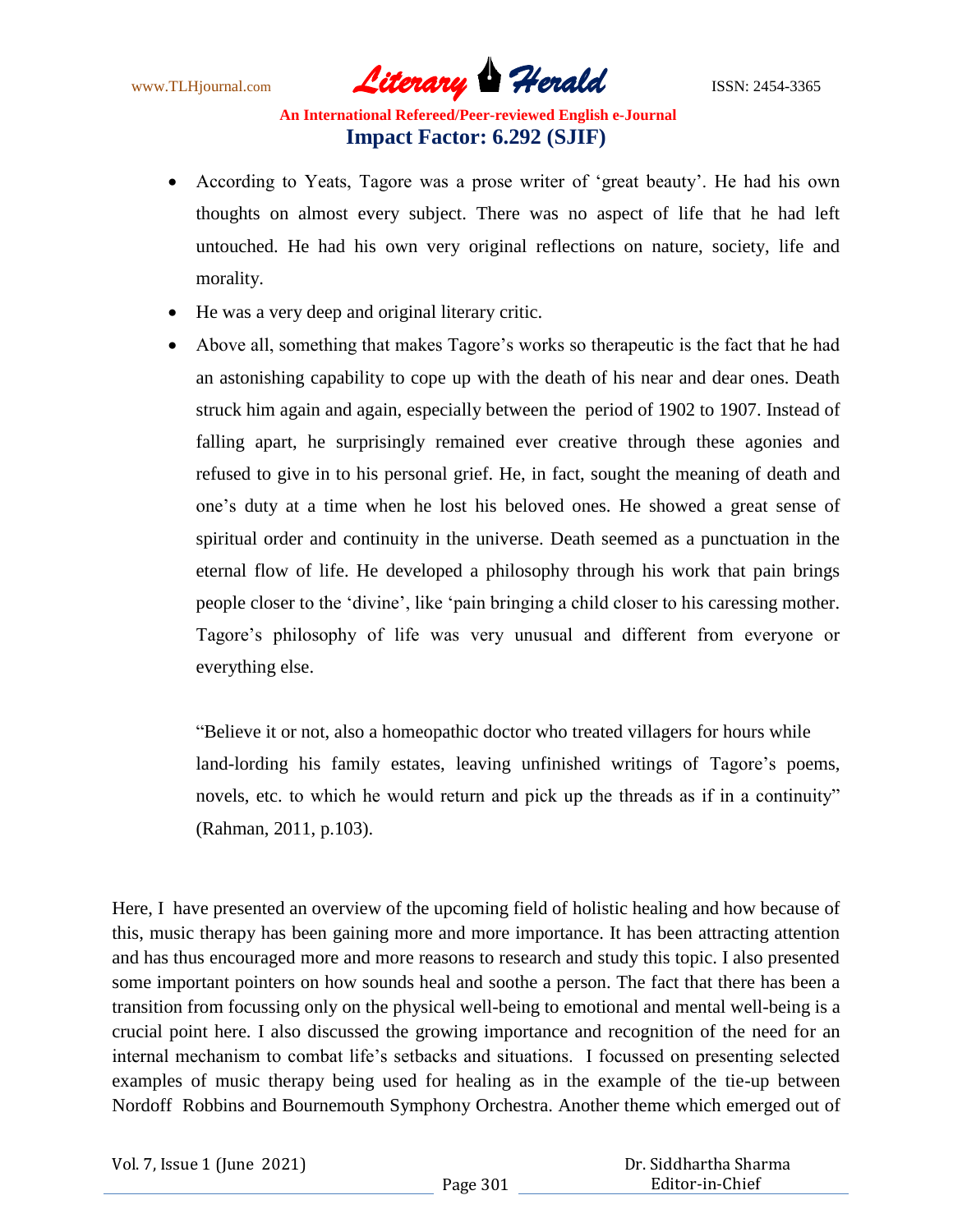www.TLHjournal.com *Literary Herald*ISSN: 2454-3365

the points that I presented was that Tagore's music was being used to bring back harmony, rhythm and cohesion in the lives of the mentally challenged people in a psychiatric hospital in Kolkata.

Also, I have presented my chosen method of analysis and my findings. I have elaborated on the three themes mainly, the power in Tagore's music which has made it a religion for people. As part of the research process, a very important point of the importance of the internal selfmechanism emerged out of all my discussions. This is the essence because it is only the internal mechanism within a person that saves him or her from going below a level where one loses control on oneself. And in such a situation, any person who is a disturbance to the society and is not able to conform to the rules and regulations set by the society, 'howsoever distorted those rules and regulations might be', ends up being sent to the asylum to be looked after by the authorities there. From there on, the entire life takes a different turn. The main point that emerges here is that the right things will not happen to us all the time but we need to have an internal mechanism to guard ourselves from anything and everything that life throws at us lest one ends up harming oneself.

My informants also stressed during my research process, by sharing their own examples of how some people have relied on Tagore's music and his lyrics using them as an anchor in the form of a prayer in trying times.

As part of my project, I also visited Jorasanko – Tagore's home. The environment and the set up of the home where Tagore was brought up, spoke everything about why he has been able to create art which gives strength and courage to people to keep consolidated in trying times. Spirituality was the centre of the Tagore home. The huge temple area occupies the central place of their home. One of the quotes by Tagore that I saw at Jorasanko expresses how art was so important for Tagore. "Love is kindred to art, it is inexplicable. Duty can be measured by the degree of its benefit, utility by profit and the power it may bring, but art by nothing but itself. There are other factors of life which are like visitors who come and go, but art is the guest that comes and stays. The others may be important but art is inevitable."

My informants gave me the understanding that there is something about *Rabindra sangeet* which people find very irresisting. Tagore was an expert when it came to portraying every sort of emotion in his songs and his work. The emotions that he has expressed in his songs are ageless and timeless. The creative visualisation that comes across with the mood of Tagore's music is also remarkable. He uses powerful moods for the expression of different seasons. Tagore expresses and describes the seasons along with matching the emotions in the human heart. His work tries to connect man with nature. (Som, 2009)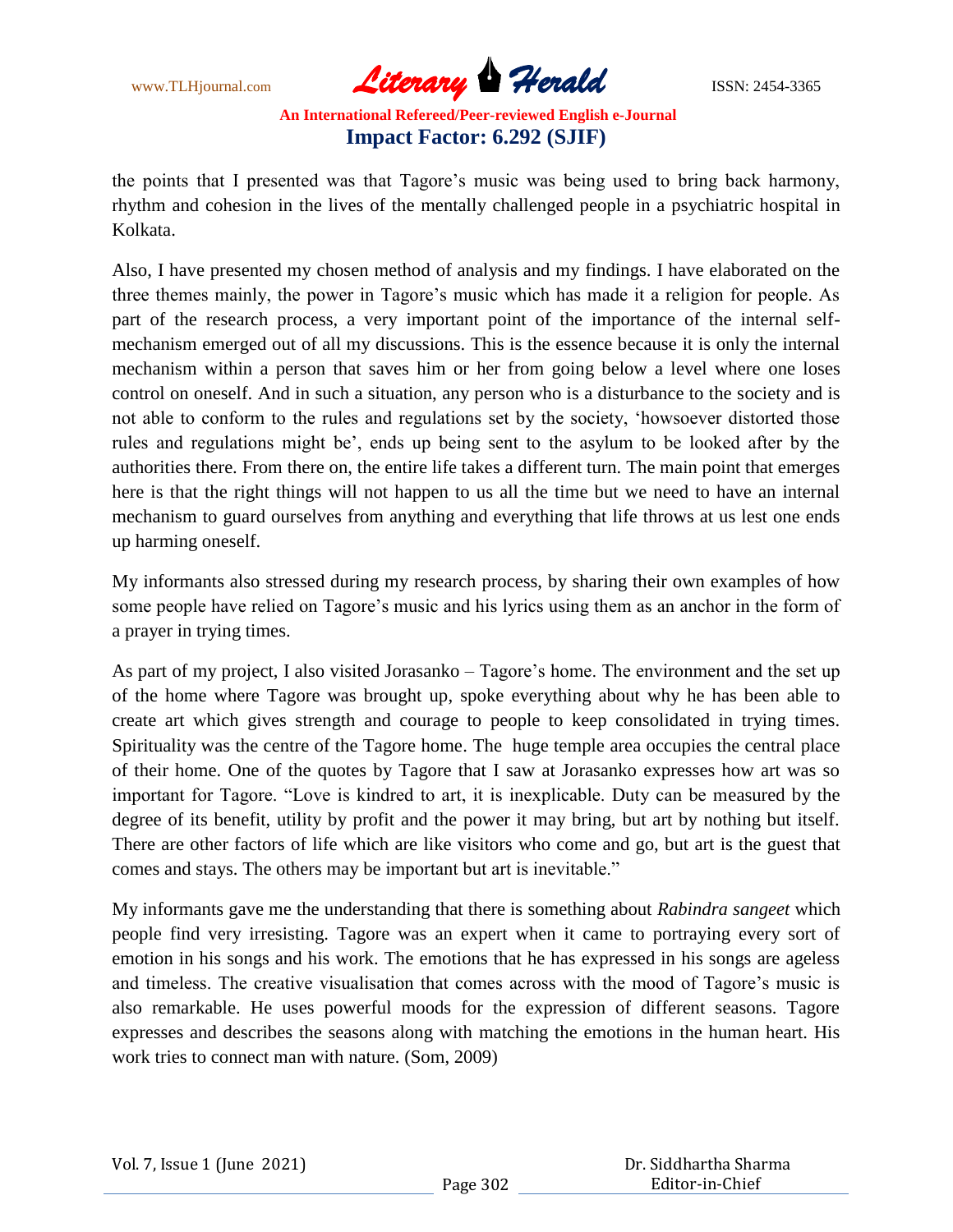www.TLHjournal.com *Literary Herald*ISSN: 2454-3365

Thus, it is very clearly evident that Tagore's music is a religion for innumerable people of the world. One of my informant also emphasized to me that in times to come, when I understand Tagore more and the actual depth of his work , it would certainly become my religion. I found the following words most appropriate to how I would like to conclude my understanding of the therapeutic qualities in Tagore's music.

―The art with which he matched melody with each nuanced lyric or combined ragas and improvised novel musical expression, made each song a gem to be discovered, a new every time it is sung. So profound is the philosophical impact of Tagore's songs that their full impact is often felt not all at once, but gradually when one ponders on a term of phrase or expression in a song and discovers in it a mine of wisdom". Songs which one has grown up with acquire a totally new character when discovered afresh with the new understanding that comes with one's evolution. From this point of view, *Rabindra sangeet* takes the role of a personal religion, a body of knowledge that is strengthening and nurturing in times of personal crisis, encouraging and inspiring in moments of weakness, passionate in moments of romantic bliss, healing in moods of romantic despair. This abiding relevance of *Rabindra sangeet* through the ages hallmarks them as masterpieces. The interactive quality in these songs makes the listener feel as though the songs have been only specifically composed especially for him, while the affective quality in them carries him to the same intuitive level of awareness as that of the creator itself. From the memoirs of Maitreyi Debi, it is apparent how Tagore's songs were relevant in day to day life, even for Tagore himself" (Som, 2009, p.189). Through his music, Tagore connects us with the cosmic world.

#### **References**

Dutta, K., Robinson, A. (1996) *Rabindranath Tagore: The Myriad Minded Man.* Macmillan: St. Martin's Press.

Tagore, R. (2008) *My Reminiscences*. Delhi: Rupa Publications India Pvt. Ltd.

Pritchard, M. (2012) ‗A New Approach to Tagore's Music', *Tagore Centre UK,* 8 July.

Som, R., (2009) *The Singer and His Song.* Delhi: Penguin Books.

AMTA (2015) *What is Music Therapy?* Available at: http://www.musictherapy.org/ (Accessed: 27 July 2015).

Bonny, H.L., (1986) ‗Music and Healing', *Music Therapy,* Vol. 6A, No. 1, 3-12.

|  |  |  |  | Vol. 7, Issue 1 (June 2021) |
|--|--|--|--|-----------------------------|
|--|--|--|--|-----------------------------|